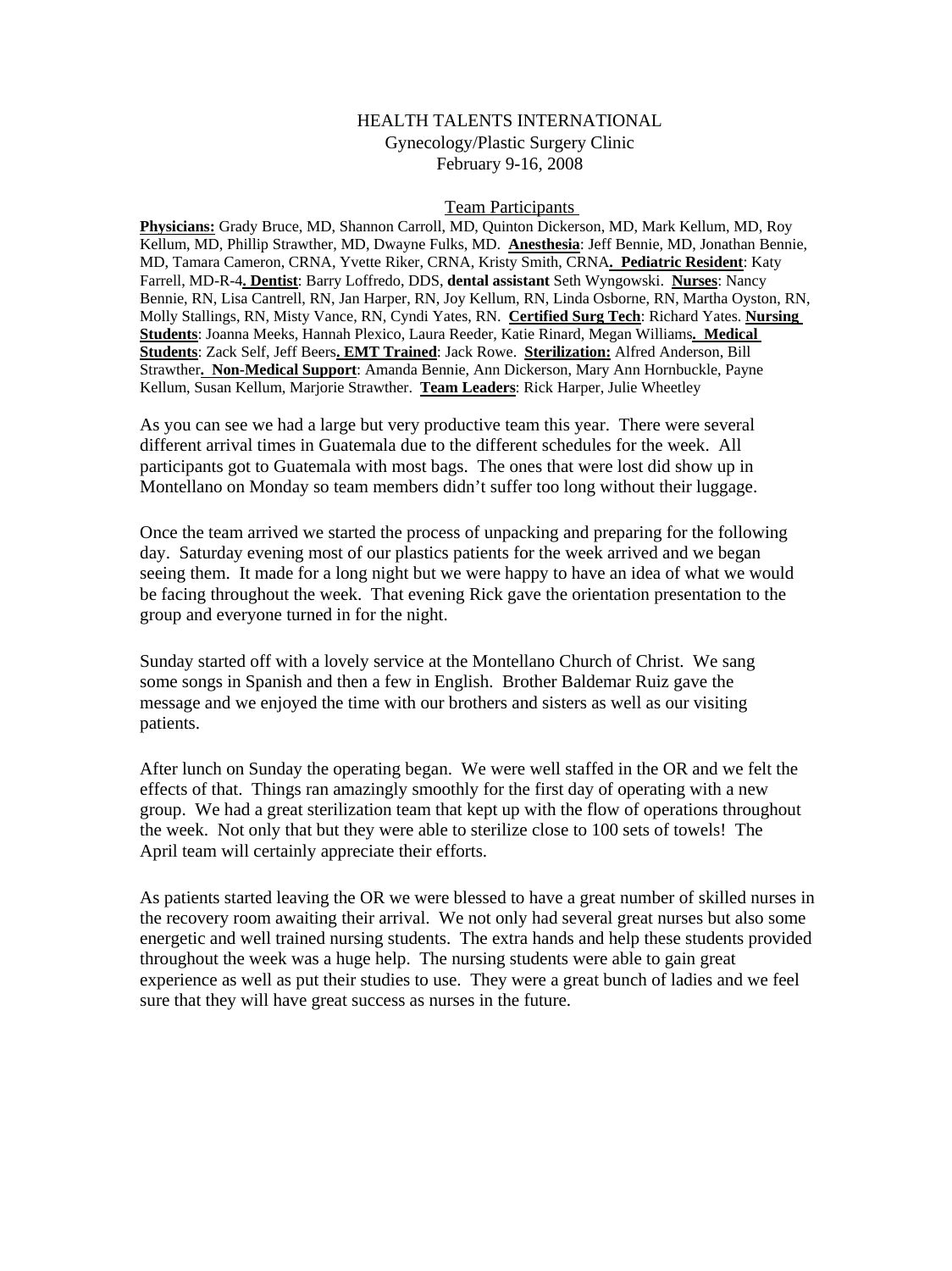On Sunday afternoon the GYN doctors reviewed their patients for the day and had them lined up and ready for their operations within an hour or so. The sweet ladies were all so appreciative for the care and love they received from HTI. One of the prayer requests we had for the week came from a GYN consultation. Yolanda from the Church of Christ in Zone 11 came in and was diagnosed with cervical cancer that had progressed to the point that it was inoperable. She was referred for radiation therapy in the capital.

Sunday afternoon also held a fun adventure for several team members. Carlos took a group to the cacao (chocolate) farm of a local family. The group was able to try the cacao fruit and get a tour of the farm. It was an enjoyable afternoon for all participants.

Our GYN team operated along side of Dr. Bruce our urologist. They preformed twenty-nine surgeries on Sun. through Wed. After they operated their little ladies were taken care of by our recovery room team. Their nails were painted and they walked around the room in a conga line led by Marjorie Strawther, while singing La Cucaracha! This team made sure that the patients were not only cared for but pampered!

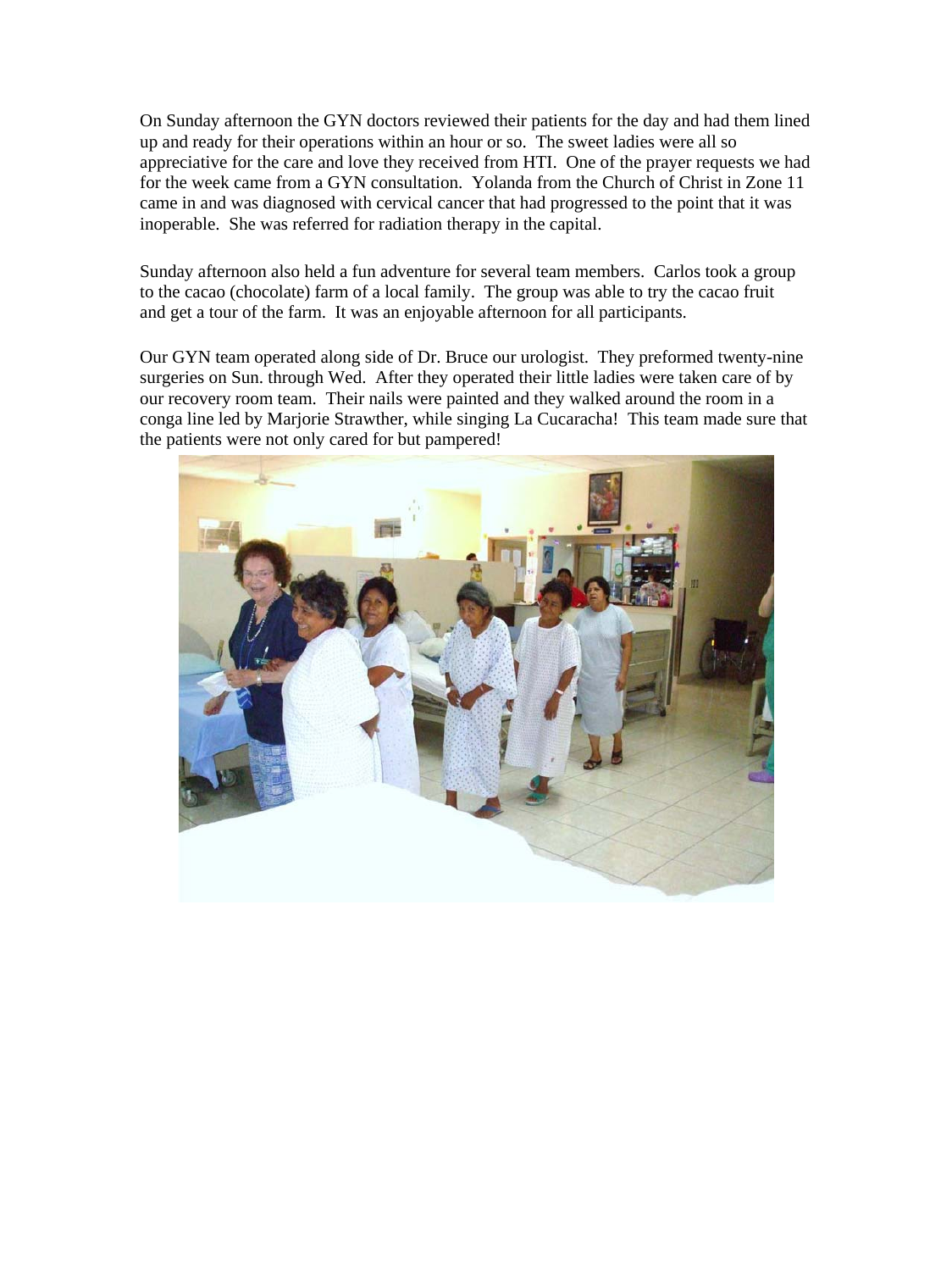There were two patients that struck the heart cords of many team members. Demitri is an elderly gentleman who arrived with a large tumor on his left arm. He was asking to have his arm removed because of the pain the tumor caused him. Our plastic surgeons decided that they could safely remove the arm and Demitri was scheduled for surgery the following day. Once Dr. Fulks and Strawther began the operation they realized that they may be able to save the arm. After a couple of hours in surgery Demitri left the operating room, arm in tact! Dr. Fulks was able to carry some of the tumor home for a biopsy when he left on Tuesday. We heard from him at the end of the week and found out that the tumor was cancerous. Demitri will follow up with the surgeons in August to see how he is progressing.

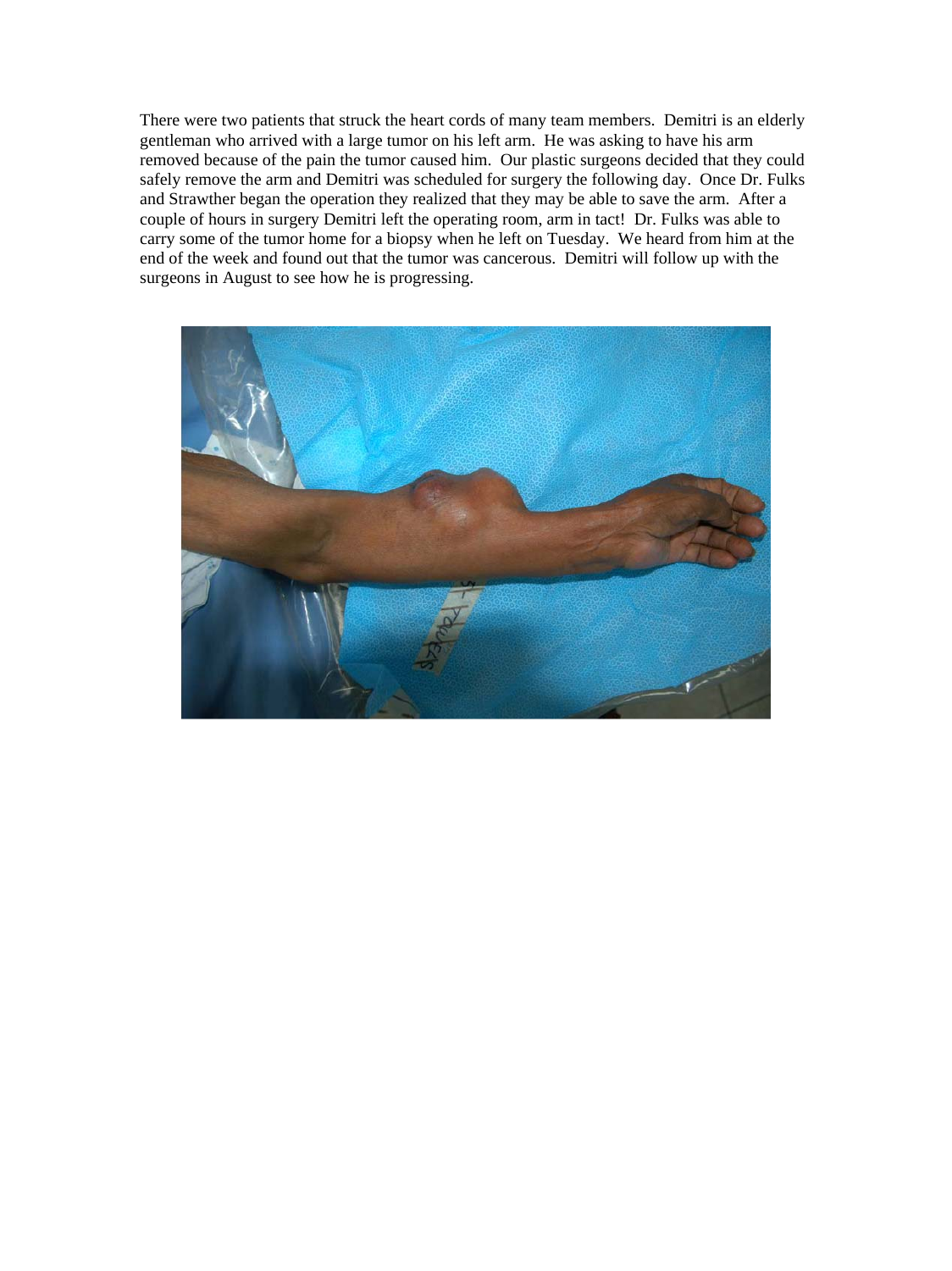

Mayra is the other patient that captured the hearts of many team members. She gave us a scare when she started having bladder spasms and pain after she had been doing well for a day post-op. The following morning Mayra woke up and her smile had returned and she barely even recalled the pain that she had experienced the night before. Her sweet disposition and hugs and kisses brought smiles to many.

Each and every time we have a plastics week we have many babies and small children that are simply adorable and easy to fall in love with. One of our adorable little guys this week was Edgar. He was a returning patient from August of 07. Edgar had a sweet smile and we are all looking forward to his healing so he can speak properly and finally be able to attend school at the age of 12.

The medical students Zack and Jeff were both able to assist in several surgeries and had many opportunities to learn. In addition to these students Dr. Marcos Lux and Ruben Romano (one of our scholarship students and Dr. Jessica Romano's brother) were able to both observe and assist in surgery. All in all these students gained experience that would be otherwise practically impossible for them to have. The surgeons we had were great about teaching and helping these students.

While the operating was taking place we also had Dr. Dickerson and Dr. Farrell out in the villages each day seeing patients. Ruben Romano also participated in two days of mobile clinics one with each Dr. Walter and Dr. David.

On Tuesday Dr. Dickerson, Rick, and Carlos held a meeting with all the TSI staff. The presentation consisted of the vision and mission of HTI, the US Board of Directors and their role. Questions like "what are we doing well?" and "what can we improve?" were